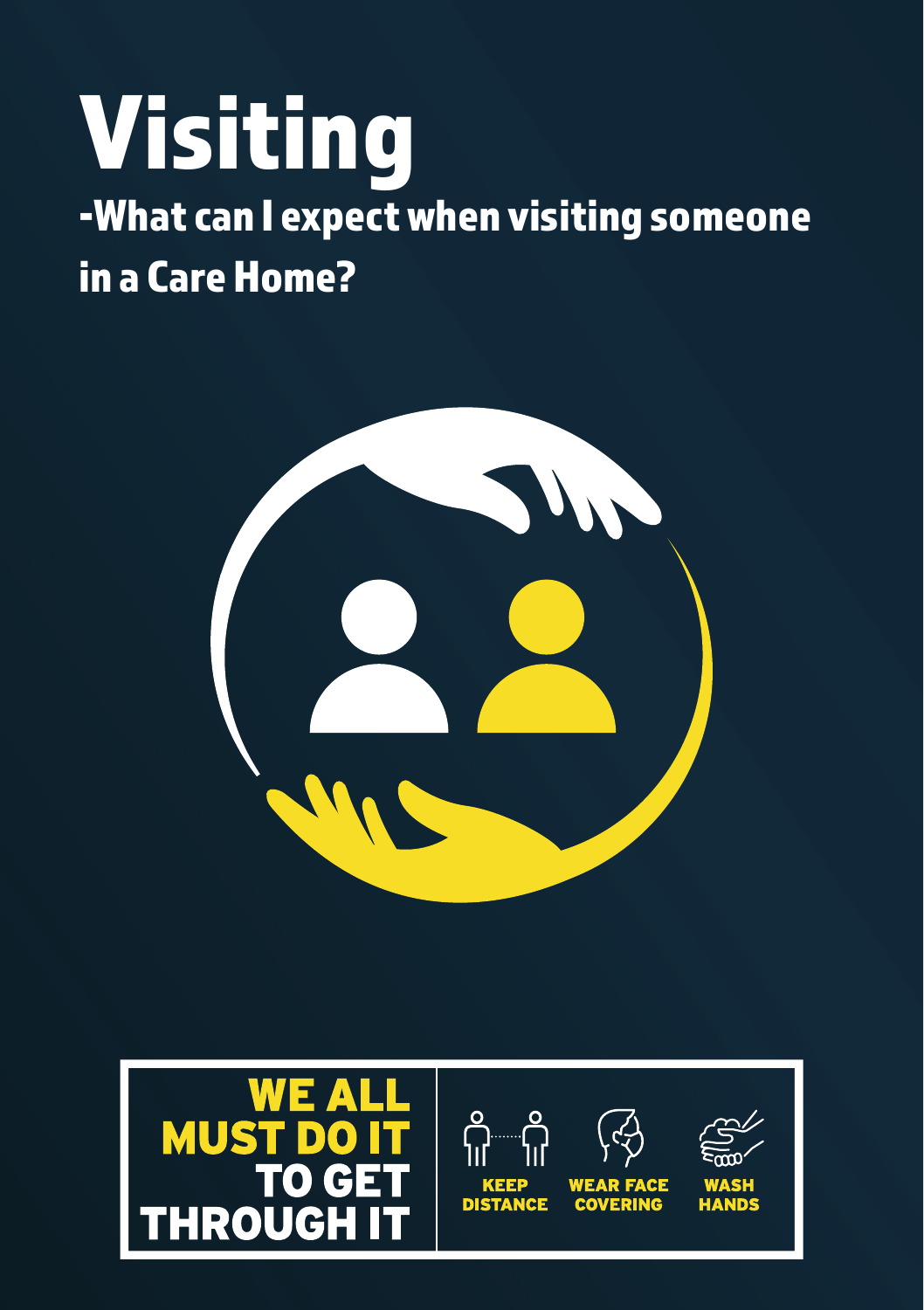### How do I organise a visit?

The first step is to connect with the manager of the Care Home. Each Care Home will have a visiting policy and this will include an individual plan for each resident. The Care Home manager will undertake a risk assessment that will consider the risks of transmission according to the layout and size of the home. When organising a visit you will be advised of the location and time of the scheduled visit. You cannot visit without an appointment. Methods of visiting may include visiting in a designated indoor area, in an outdoor space/ pod or if necessary in the residents room (only in exceptional circumstances).

### Who can visit?

Immediate family members (or close family friends) can visit. It is recognised visiting is an important part of the residents life, however to ensure the residents stay safe families are required to take a coordinated approach and ensure the number of visitors is kept to a minimum (no more than 2 at any one visit). Frequency of visits will depend upon the current outbreak status of the home unless there are exceptional circumstances such as end of life care. In the instance of an outbreak visits will be further restricted to reduce the footfall within the home and to keep the residents and you safe. In these cases the Care Home should offer options such as telephone calls or virtual visits to support the resident. Children can only visit through discussion with the Care Home manager and must be supervised; Children must be able to understand and follow the instructions to reduce the risk of transmission – for example, handwashing, social distancing.

### What guidance must I follow when visiting a resident?

1. You should arrive at the designated time of the visit and inform the staff who you are visiting. You will be asked to wait in a designated area. You must only enter and exit the Care Home through an agreed route and only meet with your relative in the designated location. If you require any assistance staff will be available to help you.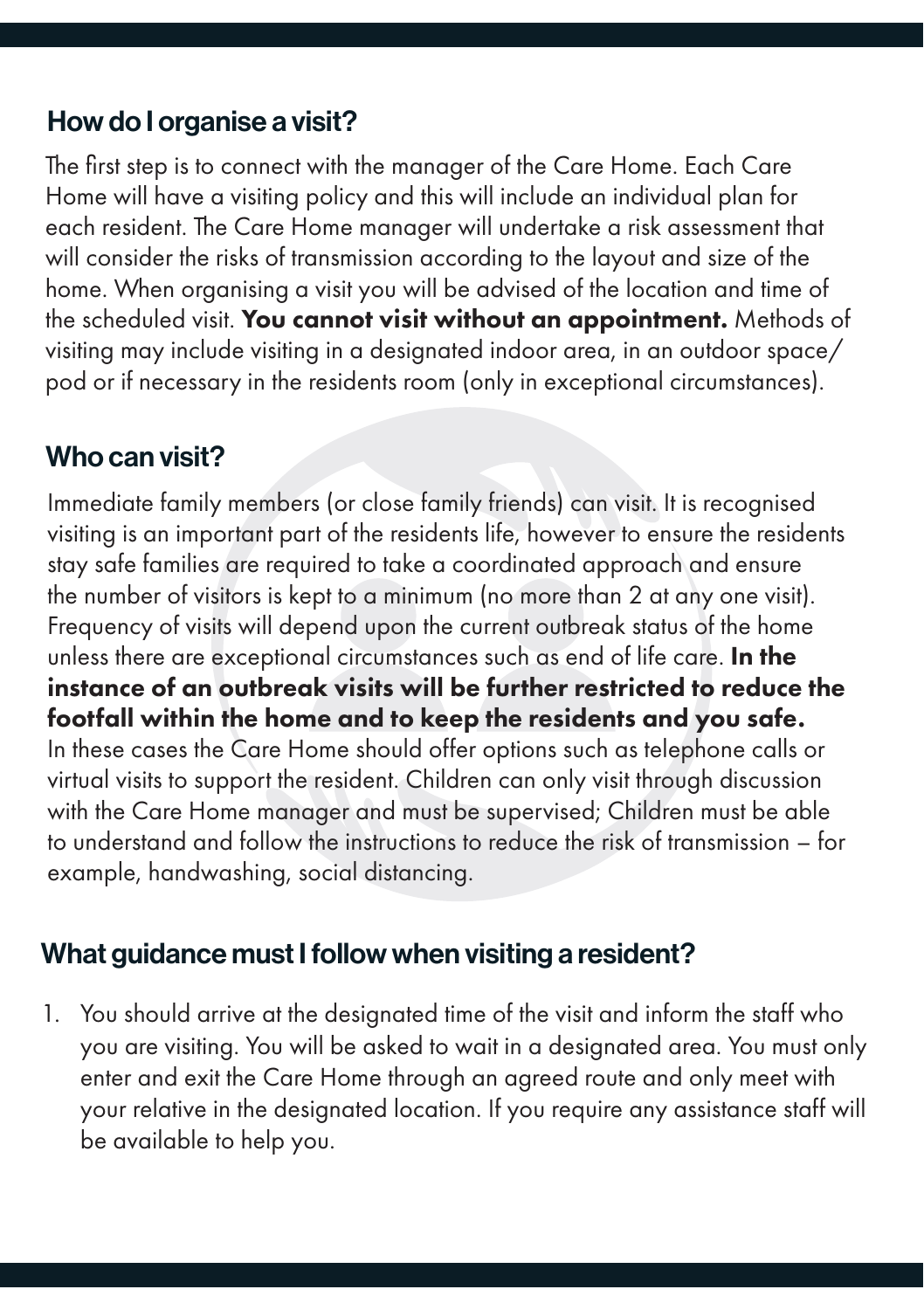- 2. The length of the visiting appointment should be confirmed when you contact the Care Home. Visits may last up to 1 hour however the length of the visiting appointment will vary according to the needs of the resident and the wider Care Home community. Not all residents will wish to use the full visiting hour.
- 3. You must wash your hands on arrival and when leaving the premises. You can also sanitise your hands regularly throughout the visit. Hand washing and hand sanitiser facilities will be available at the Care Home.
- 4. You are required to wear appropriate Personal Protective Equipment (PPE). All visitors are required to wear a face covering in line with current guidance. The face covering cannot be removed during the visit.
- 5. Additional PPE may be identified by the Care Home and you will be supported in the putting on and taking off of the PPE (sometimes referred to as Donning or Doffing). If you wish to learn more about PPE you can access training through https://youtu.be/9PCqT3aS8d8
- 6. You are required to adhere to social distancing arrangement throughout the Care Home maintaining at least 2 metres distance. You should not come in close contact or touch the resident or the staff in the Care Home at any time.
- 7. You should not bring in food or treats to the resident. You should only bring items the resident needs and these should be identified to staff on arrival.
- 8. You will be required to advise the Care Home if you have developed any signs or symptoms of COVID-19; If you feel unwell you should not attend the Care Home and seek further guidance if you need to isolate. You may be asked to complete a survey on each visit. This may include recording your temperature to provide assurance you are well.